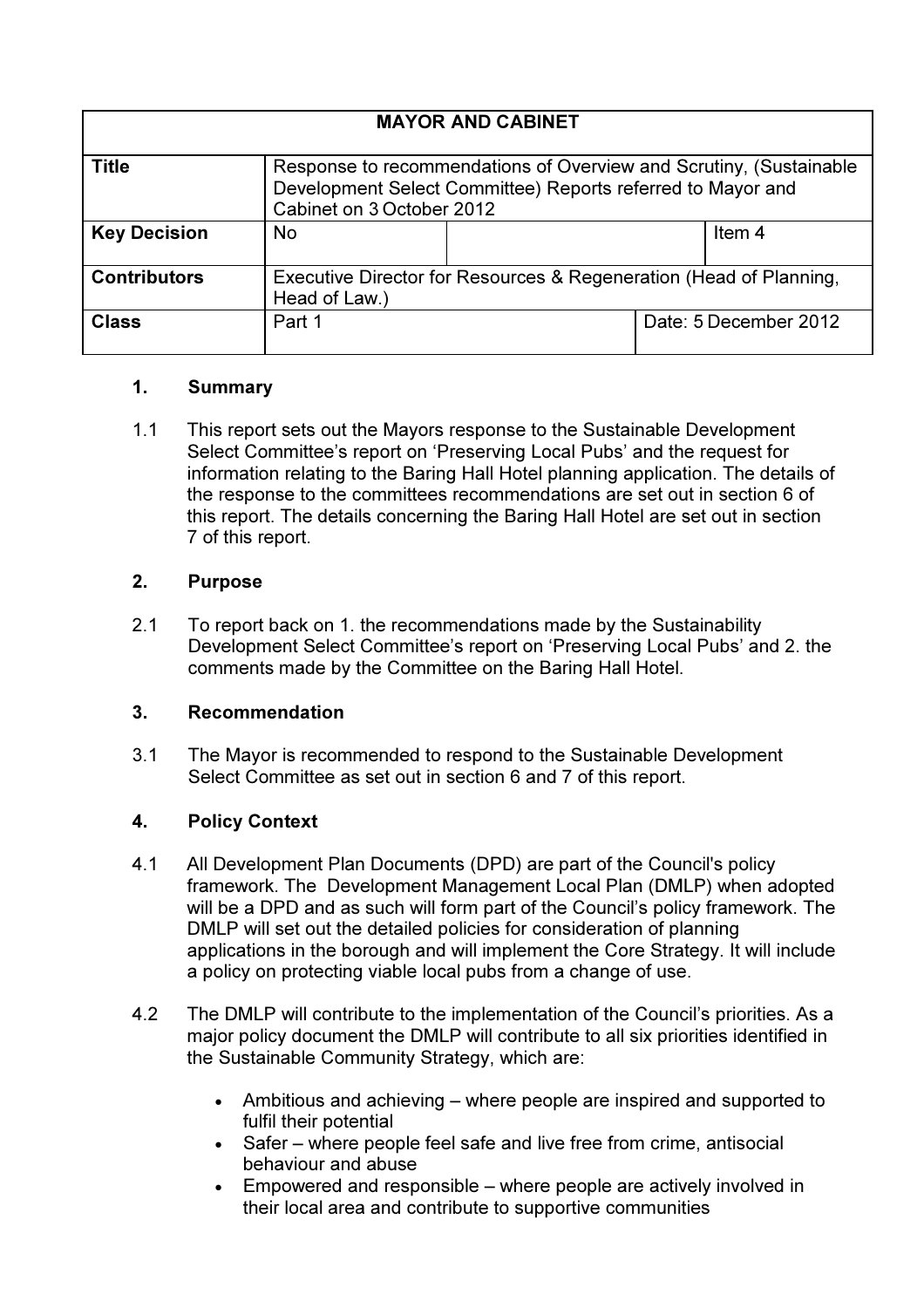- Clean, green and liveable where people live in high quality housing and can care for their environment
- Healthy, active and enjoyable where people can actively participate in maintaining and improving their health and well-being
- Dynamic and prosperous where people are part of vibrant communities and town centres, well connected to London and beyond

# 5. Background

- 5.1 At the 12 July 2012 meeting of the Sustainable Development Select Committee they heard evidence for their review on 'preserving local pubs'. Evidence was provided by the Council's planning and licensing officers and by the Campaign for Real Ale, Antic Group Ltd, Fair Pint Campaign and the Grove Park Community Group.
- 5.2 The Select Committee were particularly interested in:
	- Whether there had been a decline in the number of pubs and if so what were the reasons for the decline.
	- Which of Lewisham's pubs are located in historic buildings and where this is the case what is done to protect historic buildings
	- What happens when a pub closes
	- What can the local authority do to protect local pubs
- 5.3 Following the meeting on  $12<sup>th</sup>$  July the Select Committee produced a report 'Preserving Local Pubs' and referred the report that contained a number of recommendations, to the Mayor and Cabinet meeting on 3<sup>rd</sup> October 2012. According to the Lewisham constitution, Select Committees can refer reports to the Mayor and Cabinet who are obliged to consider the report and respond to its content within two months of receipt.

# 6. Response to recommendations set out in the select committee's report 'Preserving Local Pubs'

- 6.1 The Select Committee's report contains a number of recommendations which are detailed below together with the response from the Executive Director for Resources and Regeneration and Executive Director for Community Services.
- 6.2 Recommendation 1: The Council should ensure that its economic viability test for pubs sets a new benchmark for best practice. The test should ensure that there is a high standard of evidence required to demonstrate the effective marketing of a pub before approval is given for demolition or change of use. The period of marketing to test economic viability should be increased to 36 months.
- 6.3 Response. The Planning Service is preparing a Development Management Local Plan (DMLP) that will set out a number of detailed policies to be used when considering planning applications. The Further Options Version of the DMLP was approved by the Mayor and Full Council for public consultation in November. The DMLP Further Options Version contains at option 19 the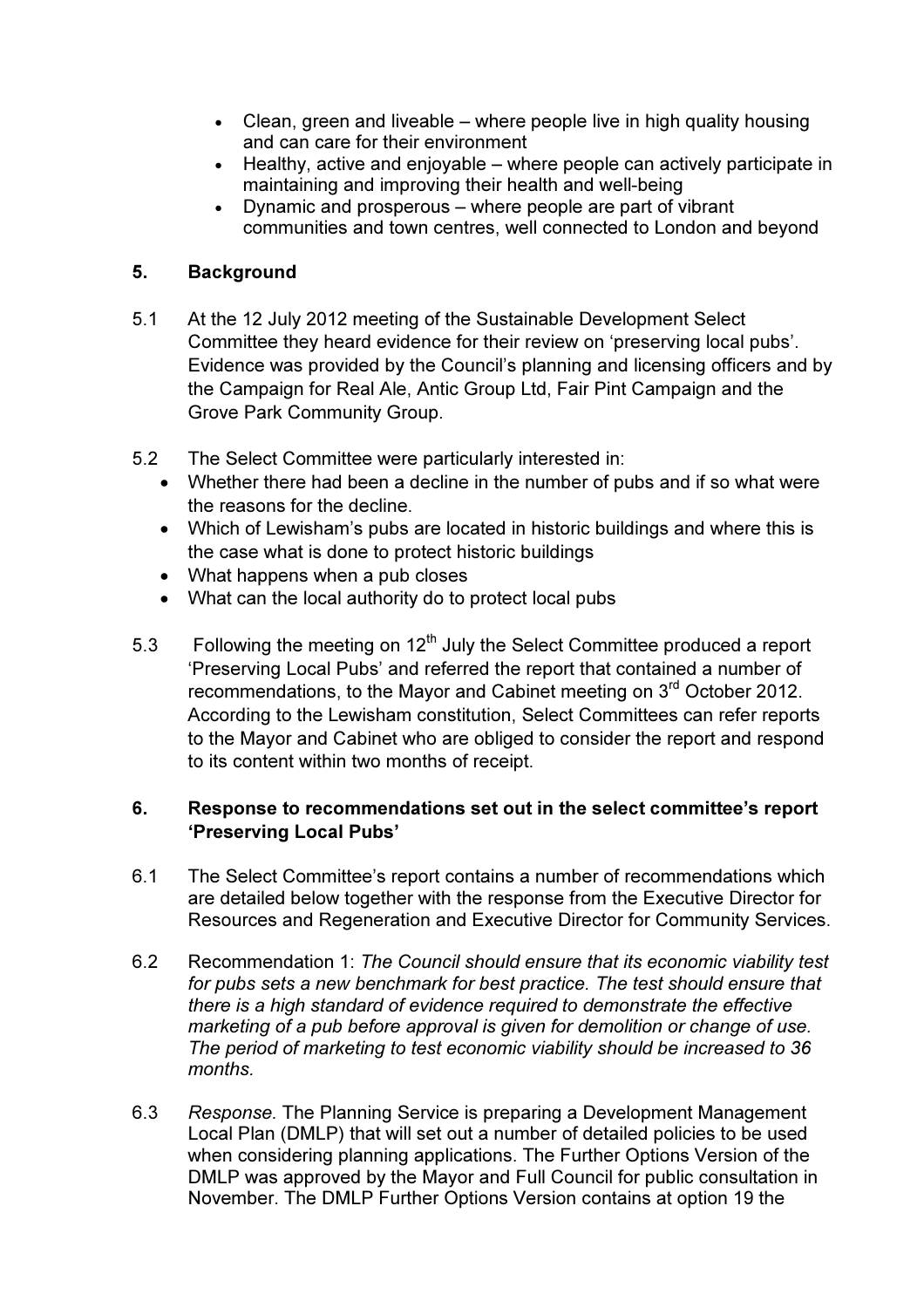preferred policy option in relation to public houses. This recommended policy option is set out in full as appendix 1 to this report.

- 6.4 The preferred policy option seeks to protect viable pubs from a change of use and makes demonstrable evidence a central part of the policy. The policy requires an applicant to submit a viability report that demonstrates to the satisfaction of the Council that the pub is no longer economically viable. The policy tests demand a high standard of evidence from the applicant. The supporting text sets out what would need to be included in the viability report and this includes evidence of marketing for 36 months. Officers consider that this preferred policy represents best practice in requiring substantial evidence on viability and marketing.
- 6.5 Recommendation 2: The Council should update its register of community venues for hire to include available spaces in local pubs
- 6.6 Response. The Head of Community and Neighbourhood Development will contact all Pubs in the borough and invite them to provide details of space for hire. The information provided will then be included on the register of venues for hire.
- 6.7 Recommendation 3: The Council is reviewing all local pubs to see whether they should be considered for local listing. Local residents and community groups are already entitled to put forward buildings for local listing but may not be aware that this is the case. The review should be widely publicized to make them aware of the process of applying for local listing.

Where pubs do not meet the criteria for listing, the Council should assist communities in protecting local pubs from development. Officers should bring forward a range of further recommendations for enhancing the protection of the borough's landmark buildings through the planning system.

- 6.8 Response. Work on the local listing review has started by the planning service. A Development Management policy to protect pubs is being prepared as part of the emerging Development Management Local Plan.
- 6.9 Recommendation 4: The Development Management Development Plan Document (DMDPD) should include enhanced protection for pubs through its 'pubs policy'. Any new policy relating to pubs should be consulted on widely and brought before the Sustainable Development Select Committee for scrutiny before being approved.

 The new planning policy should assume a default protection for pubs both as a building and as a pub business with the onus on developers to prove why a particular building cannot any longer be a pub by using the following key sections from the National Planning Policy Framework 2012:

 • Section 8, paragraph 70, which promotes social, recreational and cultural facilities and services, including pubs.

 • Section 12, which seeks to conserve and enhance the historic environment.

• Paragraph 152 which seeks a balance to economic, social and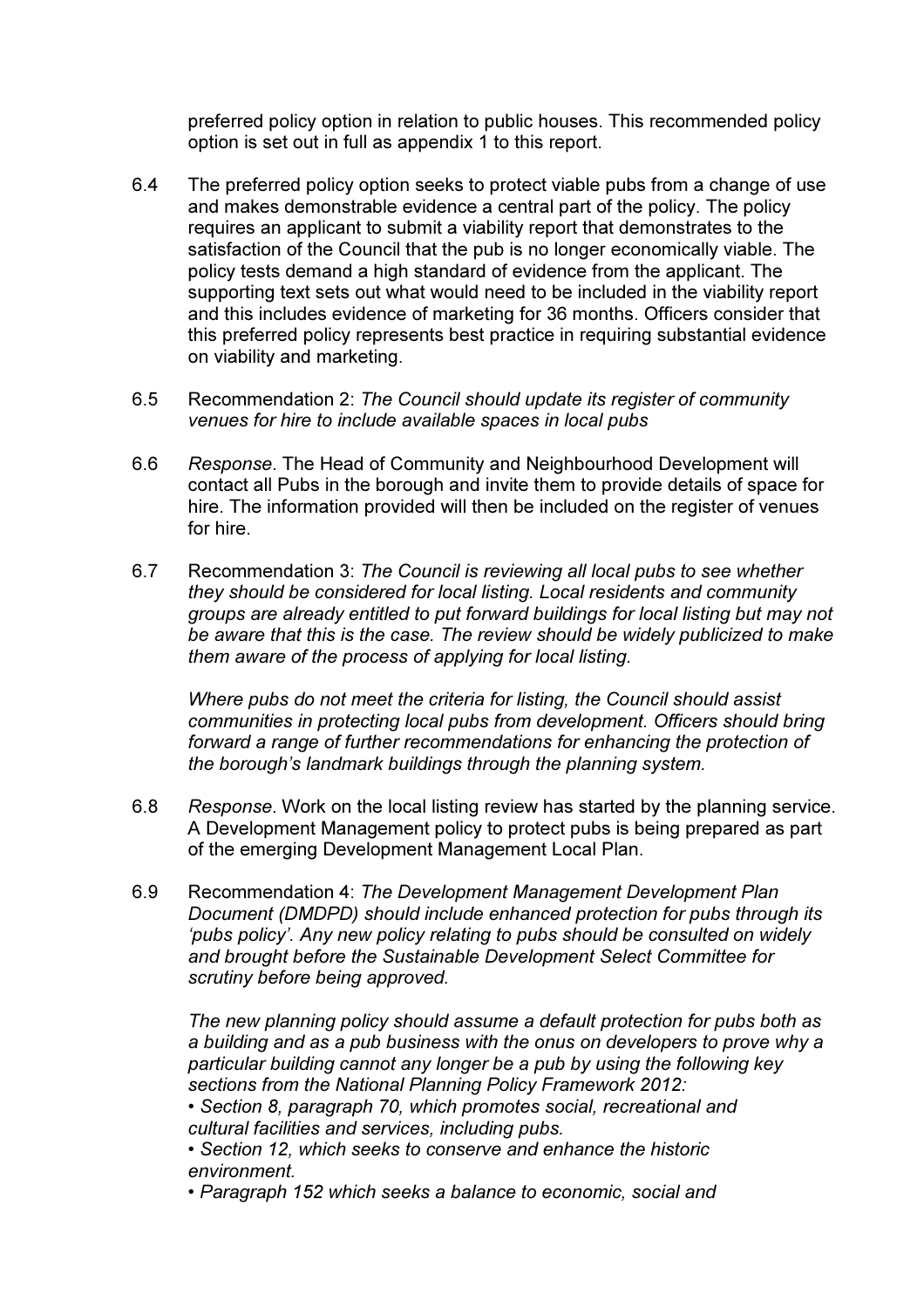environmental dimensions of sustainable development, with mitigations to negative impacts considered.

- 6.10 Response. The DMLP Further Options Version contains the preferred policy approach to the protection of local pubs. This is set out as appendix 1 to this report. Officers consider that the draft policy offers considerable protection for viable local pubs. The aspects of the National Planning Policy Framework mentioned in the committees recommendation are included in the draft policy. The preferred policy is currently subject to public consultation in accordance with the adopted Statement of Community Involvement and statutory requirements for Local Plans. The Local Plan consultation list contains over 1000 addresses of local people, organisations and businesses who have been notified about the consultation. Advertisements were placed in the South London Press to give notice about the consultation and a web based consultation process is open to all. The consultation period will last until January 2013. Officers consider that the consultation process is extensive and goes well beyond the statutory minimum requirements.
- 6.11 The process for adopting a Local Plan as a statutory document requires that, after this initial consultation a final draft local plan is prepared taking into account all the representations made during this consultation period. The final draft plan is then subject to a further round of consultation and the comments made together with the draft plan are submitted to the Planning Inspectorate for an Independent Examination. The Inspector will submit a report to the Council following the Examination determining whether the plan is 'sound' and if not what changes are required to make it 'sound'. The council can only go onto adopt the Local Plan if it makes any changes needed to make it 'sound'.
- 6.12 The Mayor and Full Council will be required to approve the DMLP for submission for Examination. The Planning Service can report any revised pubs policy to the Select Committee prior to it going to the Mayor and Council for agreement to submit.
- 6.13 Recommendation 5: Local groups should be encouraged to submit their local pub to the list of 'assets of community value' when it becomes available.
- 6.14 Response. Information has been made available on the Lewisham website with regard to Assets of Community Value and how to make an application to the register'.
- 6.15 Recommendation 6: The proposed changes to local licensing should be carefully examined to determine their potential impact on businesses in the borough. Where possible, pubs should be protected from additional bureaucracy or excessive financial burdens.
- 6.16 Response. The Police Reform and Social Responsibility Act 2011 has brought in significant amendments to the Licensing Act 2003. Two regulations which could significantly affect licensed premises are the Late Night Levy and the Early Morning Restriction Order (EMRO).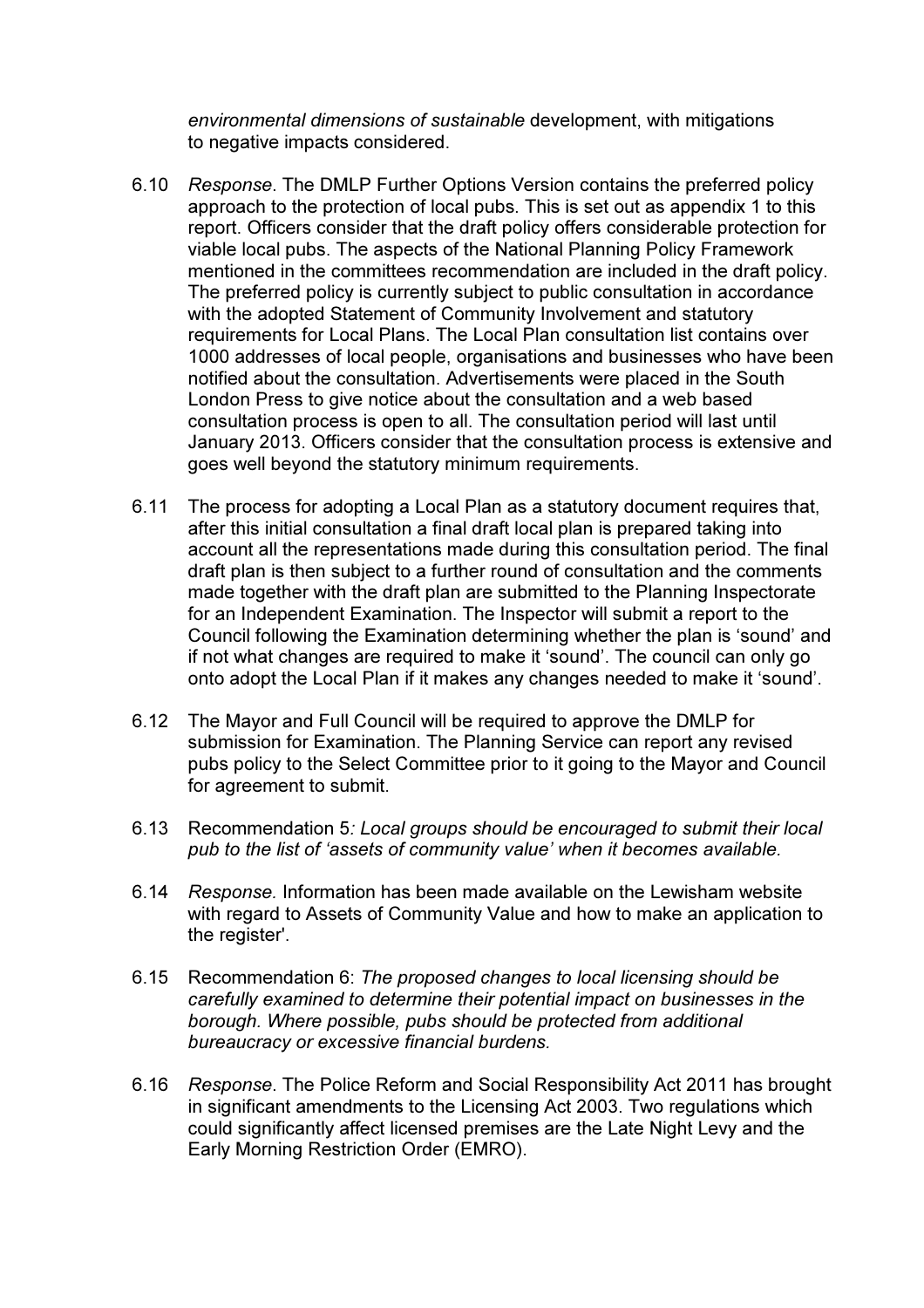- 6.17 The Late Night Levy allows local authorities to levy an additional fee on premises that hold alcohol licenses between the hours of midnight and 6am. It is optional for the Authority to adopt this but if it does so it must apply the levy to the whole Borough. This levy is designed to raise money to pay for additional policing that may be required for the late night trade. The EMRO is designed to enable local authorities to designate certain areas where the sale of alcohol will be prohibited between the hours of midnight and 6am. ( or hours within these limits)
- 6.18 Both of these policy options could have a major effect on the licensed trade, specifically pubs. The Levy could significantly increase annual fees and an EMRO could reduce income. These are both decisions that the Council has discretion whether to implement or not. As yet no decisions have been made and full consultation and policy adoption procedures have to be completed before either or both of these can be implemented.
- 6.19 It is acknowledged that either of these measures could have a serious effect on premises. Every effort will be made to ensure that any impact on pubs and other businesses is kept to the minimum possible
- 6.20 Recommendation 7: A further report on local pubs, including updated information relating to the recommendations set out in this report should be brought before the Sustainable Development Select Committee in the 2013/14 municipal year.
- 6.21 Response. The Mayors response to the Select Committee is set out above. Paragraph 6.12 sets out the Mayors commitment to consult the select committee on a final draft pubs policy prior to any agreement to submit the DMLP for Independent Examination.

### 7 Response to Committee's comment on Baring Hall Hotel

- 7.1 The select committee made one further recommendation in relation to the Baring Hall Hotel. This was that The Mayor should request a full explanation as to why a demolition order was approved for Baring Hall Hotel by officers prior to a decision that was scheduled to be made at Planning Committee on an application that pertained to the same building.
- 7.2 Response. There is no specific term "demolition order" in planning legislation. However, the demolition of buildings is controlled through the planning system through what is termed a "prior approval" process. Demolition would normally require planning permission but legislation set out in the General Permitted Development Order makes demolition what is termed "permitted development" i.e. does not require planning permission. Demolition however is only allowed if the method of demolition is approved through an application seeking "prior approval". The "prior approval" can only be refused if the method of demolition is unacceptable or "permitted development" rights have been removed through what is termed an "article 4 direction". Furthermore, the Council only has 28 days to make a decision on the method of demolition as permission is automatically given if no decision is made by the Council.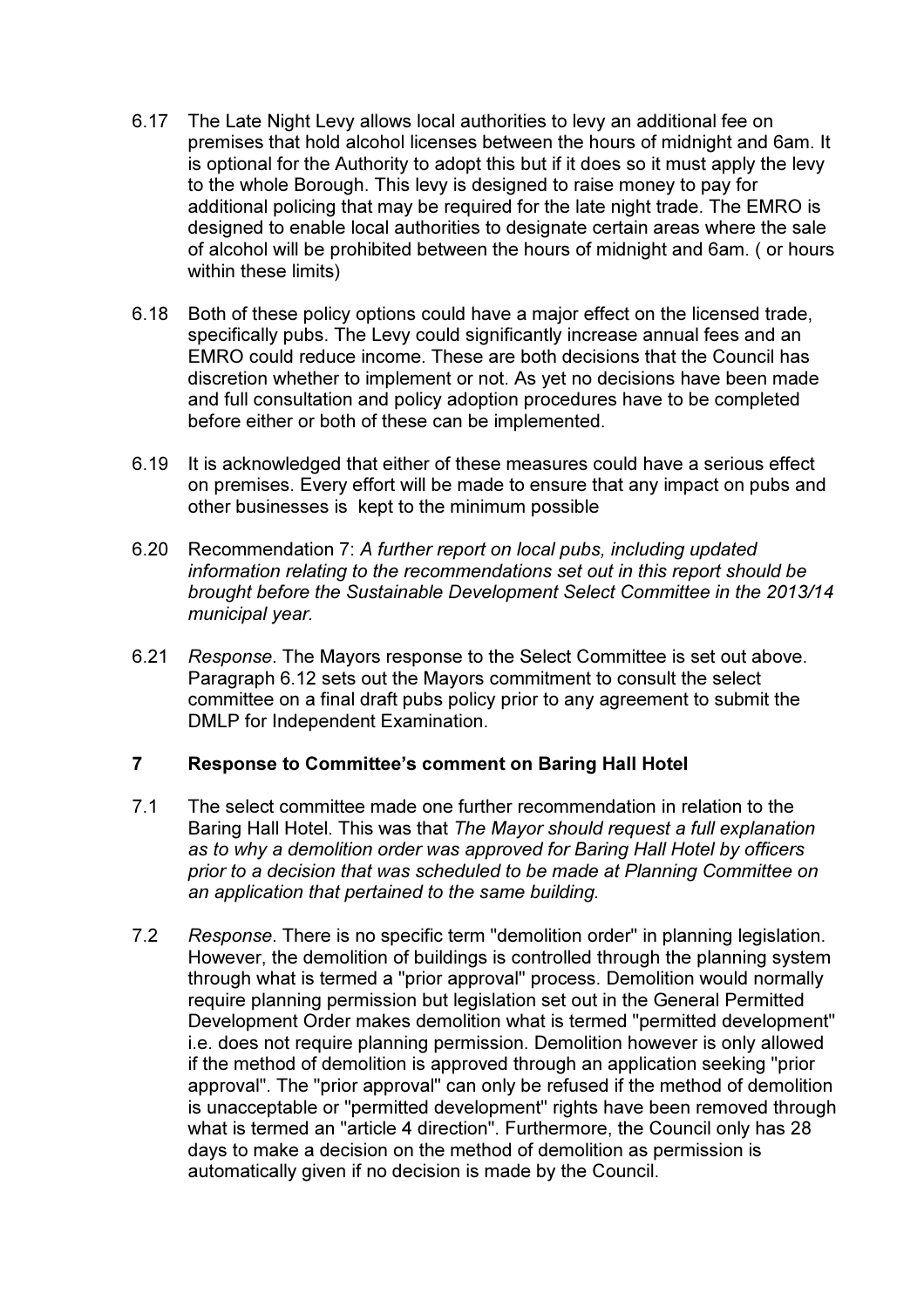- 7.3 In parallel to the planning application to redevelop the Baring Hall Hotel (which also included demolition); an application was received for the method of demolition for "prior approval". Class A of Part 31 of the General Permitted Development Order gives permitted development rights for the demolition of buildings subject to the method of demolition being approved through the prior approval process. Therefore the "prior approval" application did not seek approval for the principle of demolition but for the method of demolition. The application sought the approval of details of: the erection of hoarding and scaffolding, method of demolition, removal of any asbestos material and nature of equipment. As the methods of demolition were acceptable, the application for "prior approval" was granted.
- 7.4 The decision on the "prior approval" application was taken before the Committee decision on the redevelopment of the Baring Hall Hotel due to two reasons. First, the Council had to make a decision within 28 days as permission would have been granted anyway and second, the decision did not approve the demolition but only approved the method of demolition.
- 7.5 Following the grant of the "prior approval" and the refusal of planning permission, the Grove Park Community Group challenged the decision to grant the "prior approval notification" by way of Judicial Review and sought a temporary injunction preventing the demolition of the Baring Hall Hotel pending determination of the Judicial Review. The determination of the 10 August for prior approval of the demolition has, by consent, been quashed.
- 7.6 Following the determination of the prior approval application for the demolition of the Baring Hall Hotel, the Council's Constitution has been amended so that "all town and country planning matters relating to the demolition of any building that is in use as a public house, or which is currently unoccupied but was in use as a public house immediately prior to becoming unoccupied" are considered by a Planning Committee. This includes applications for both "prior approval" and "planning permission."

# 8 Legal implications

- 8.1 Paragraph 5.3 of the report identifies that Rule 12 of the Overview and Scrutiny Procedure Rules of the Council's Constitution, requires that the Executive considers the report produced by the Select Committee and responds to its content within two months
- 8.2 This report identifies a number of measures that the Council is taking which may address the issues raised in the Select Committee's report. Any particular legal implications arising in respect of such measures will be addressed when any decision is proposed to be made in respect of the particular measure.

# 9 Crime and disorder implications

9.1 Crime and disorder implications are a central concern of spatial planning and are reflected in both the Core Strategy and the DMLP Further Options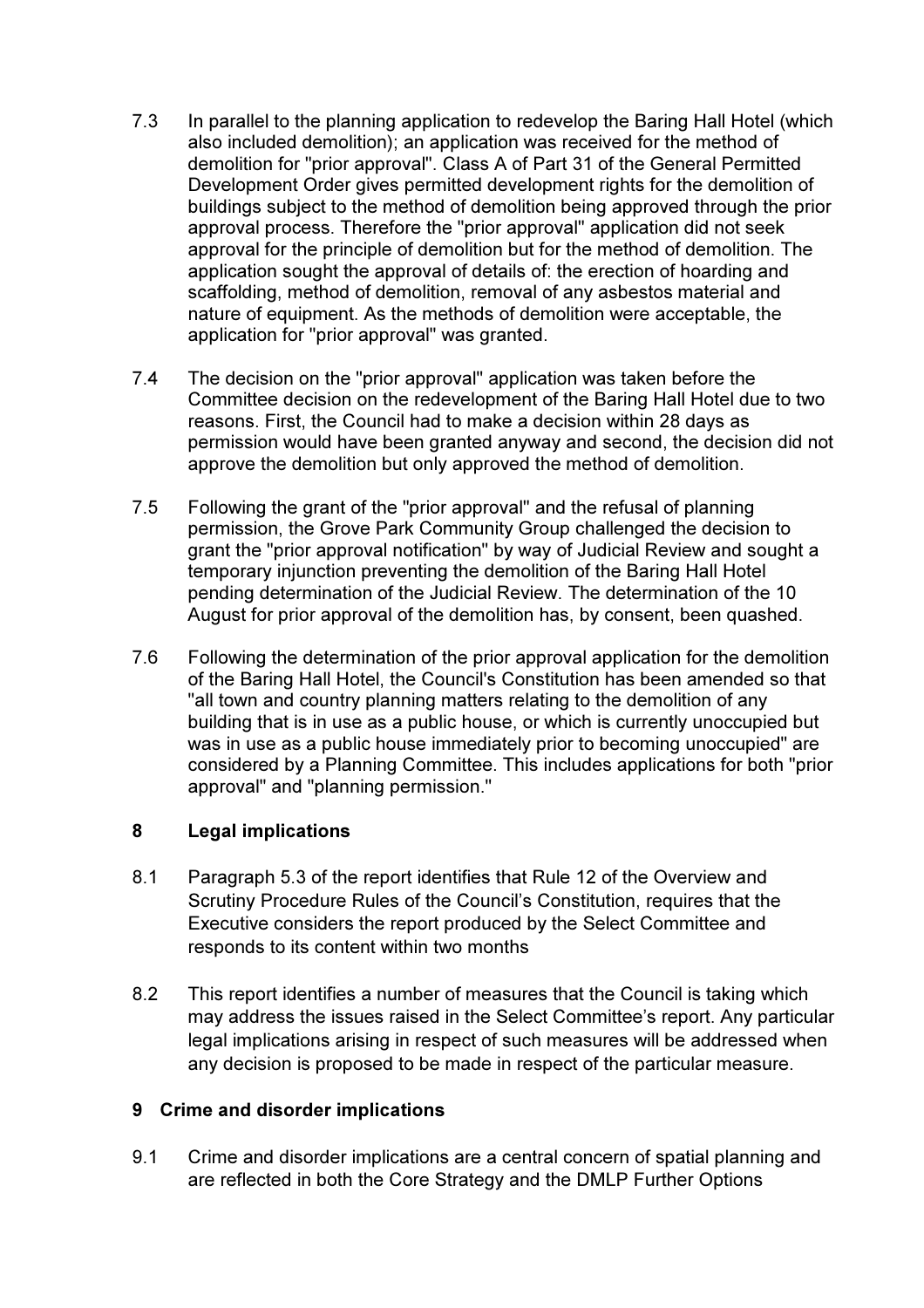Version. There are no direct crime and disorder implications arising from this report.

# 10 Equalities implications

10.1 An Equalities Analysis Assessment (EAA) will be prepared as part of the preparation of the next stage of the Development Management Local Plan, that is, the draft plan following the options consultation. This will ensure that the equalities implications of the draft pubs policy are fully considered.

# 11 Environmental implications

11.1 There are no specific environmental implications arising from this report. The proposed pubs policy set out as appendix 1 has been subject to an environmental appraisal and this is included in the sustainability report on the Development Management Local Plan – Further Options Version.

# 12. Financial Implications

12.1 There are no specific financial implications arising from this report. The proposed planning policy to protect local pubs states that the Council may consider the use of an Article 4 direction to protect a pub where the change of use or demolition of a pub would otherwise harm local amenity or the proper planning of the area. If the Council did use an Article 4 it could potentially result in compensation costs if issued after the development application. Where Article 4 directions are issued 12 months in advance and no planning applications are received in that period then no compensation is payable. The particular financial implications relating to the making of such a direction will be addressed in the body of the report relating to the making of any particular direction..

# 13 Conclusion

13.1 The Select Committee has made a number of recommendations for action by the Mayor. Section 6 of this report sets out in detail how the Mayor will respond positively to these recommendations. The draft pubs policy is considered to offer a very high level of protection for viable local pubs as recommended by the select committee. The Mayor will require the planning service to consult the committee on the final version of the pubs policy prior to its submission to the Planning Inspectorate.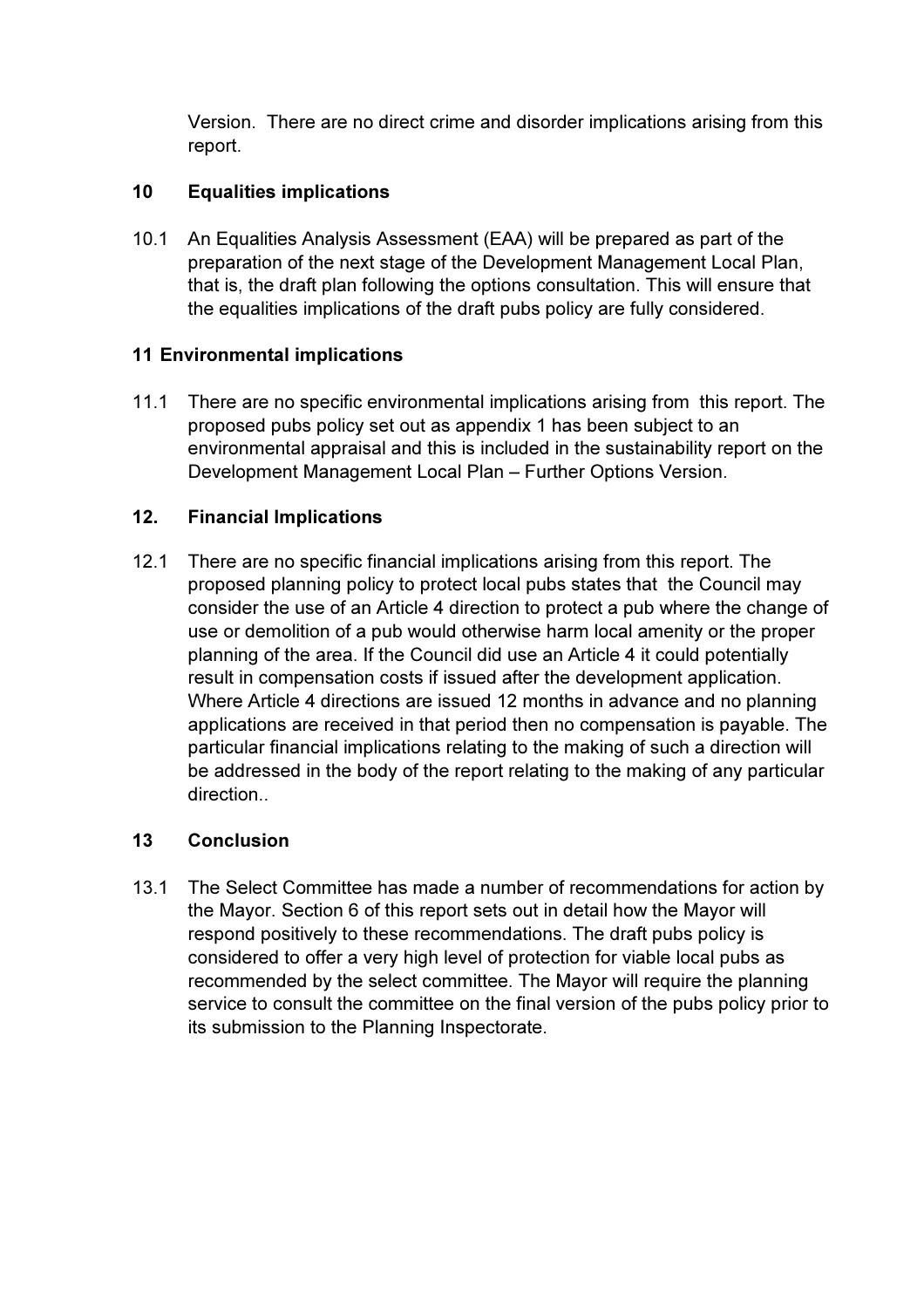### Background documents

| <b>Short Title</b> | Date | File     | File      | Contact      | Exempt    |
|--------------------|------|----------|-----------|--------------|-----------|
| <b>Document</b>    |      | Location | Reference | Officer      |           |
|                    |      |          |           | <b>Brian</b> | <b>No</b> |
|                    |      |          |           | Regan        |           |
| <b>NPPF</b>        | 2012 | Laurence | Planning  | <b>Brian</b> | <b>No</b> |
|                    |      | House    | Policy    | Regan        |           |
| <b>Local Plan</b>  | 2012 | Laurence | Planning  | <b>Brian</b> | <b>No</b> |
| <b>Regulations</b> |      | House    | Policy    | Regan        |           |

If you have any queries on this report, please contact Brian Regan, Planning Policy Manager, 5<sup>th</sup> floor Laurence House, 1 Catford Road, Catford SE6 4RU – telephone 020 8314 8774.

# Appendix 1: Extract of pubs policy from Development Management Local Plan Further Options Version, November 2012.

# 2.21 Public Houses

### What is the aim of this policy option?

2.192 The aim of this policy option is to prevent the loss of public houses or pubs unless robust evidence is provided to justify the loss and the proposed change of use has been adequately assessed as suitable. In recent years, the loss of many local pubs across the borough has been cause for concern. Lewisham's pubs are an important community resource. Pubs can provide a central focus to an area or enhance the vitality of a residential neighbourhood. Pubs can be hubs for generating social interactions and can provide important space for community groups to meet. Some pubs are housed in buildings of cultural, architectural and historic value, which means their use as pubs may preserve important assets for citizens.

### Council's recommended option 19

#### Public houses

1. The Council will only permit the change of use or redevelopment of a public house (A4) after an assessment of the following:

a. a viability report that demonstrates to the Council's satisfaction that the public house is no longer economically viable, including the length of time the public house has been vacant, evidenced by the applicant of active and appropriate marketing for a constant period of at least 36 months at the existing use value;

b. the role the public house plays in the provision of space for community groups to meet and whether the loss of such space would contribute to a shortfall in local provision, including evidence that the premises have been offered to use or to hire at a reasonable charge to community or voluntary organisations over a 12 month period and there is no longer a demand for such use;

c. the design, character and heritage value of the public house and the significance of the contribution that it makes to the streetscape and local distinctiveness, and where appropriate historic environment, and the impact the proposal will have on its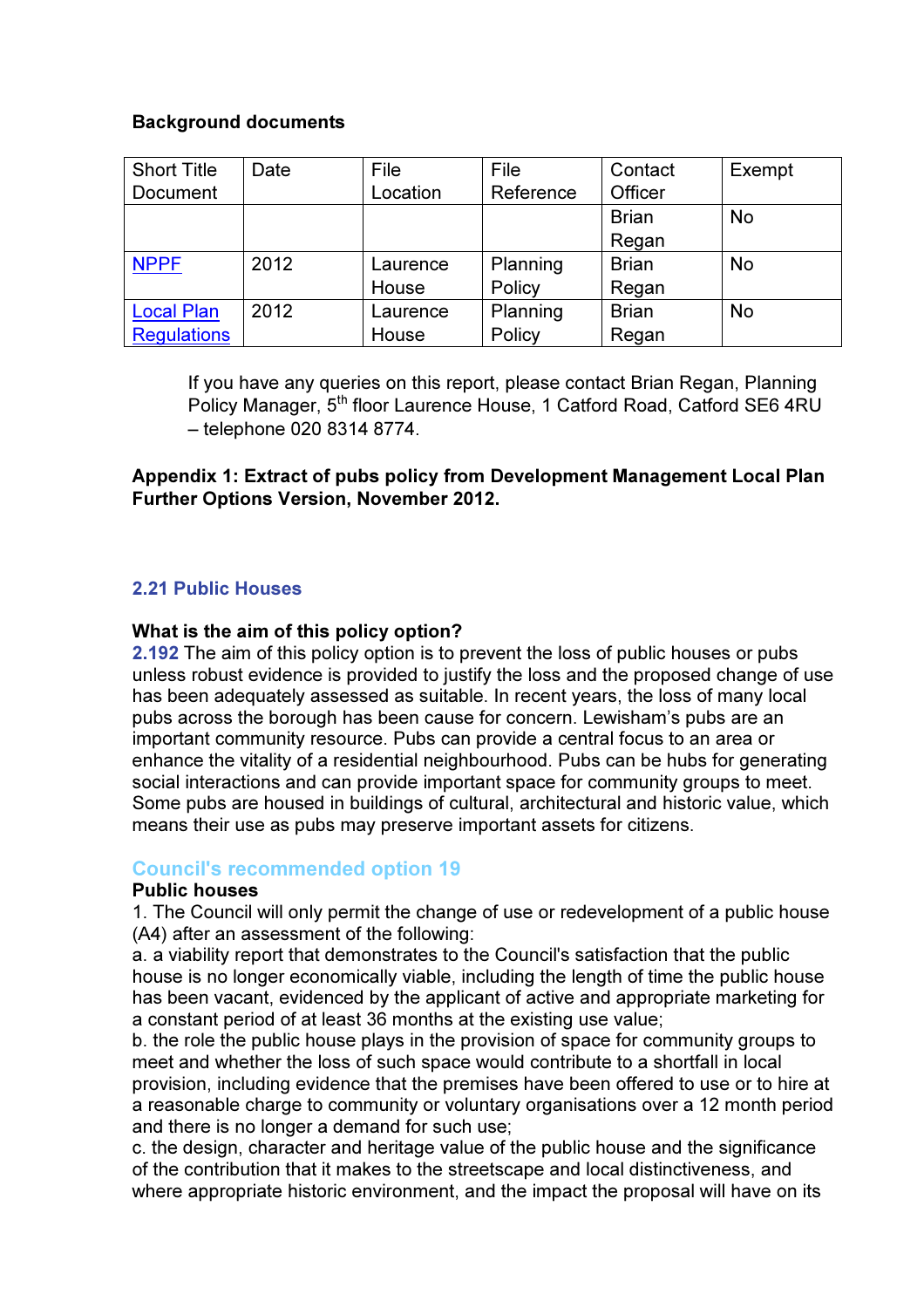significance;

d. the ability and appropriateness of the building and site to accommodate an alternative use or uses without the need for demolition or alterations that may detract from the character and appearance of the building.

2. Where the evidence demonstrates to the Council's satisfaction that a public house is not economically viable, but where the building is assessed as making a significant contribution to the local townscape and streetscape, or is assessed as making a positive contribution to the historic environment, the Council will require the building to be retained, and for the ground floor to remain in use for a range of non-residential uses, including D1, as appropriate.

3. The proposed change of use of a public house for residential use will only be acceptable where:

a. the proposal has been assessed against parts 1c and 1d of this policy option and the impact of the proposal on these features and

b. where the Council is satisfied that residential use is acceptable, the accommodation to be provided is to be of the highest quality and meet the requirements outlined in DM Option 31 (Housing design, layout and space standards).

### Justification

2.193 The NPPF (paragraph 70) identifies public houses as a community facility that contributes to enhancing the sustainability of communities and residential environments. As such, pubs should be safeguarded and retained for the benefit of the community and planning policies and decisions should guard against the unnecessary loss.

2.194 This approach is supported by the London Plan (Policy 3.16 Protection and enhancement of social infrastructure) which cites the protection and enhancement of social infrastructure, which can include pubs. Proposals which would result in a loss of social infrastructure in areas of defined need for that type of social infrastructure without realistic proposals for reprovision should be resisted. The suitability of redundant social infrastructure premises for other forms of social infrastructure for which there is a defined need in the locality should be assessed before alternative developments are considered.

2.195 The Council has prepared a report 'Pubs in Lewisham: an evidence based study' (2012) which draws together information about public houses in Lewisham and the UK and provides the evidence base for this policy option. The report shows there are currently 92 pubs in the borough down from 163 pubs in 1994, and during the period 2001 to 2011, 53 pubs were closed. This follows a national trend where pub numbers have been falling for many decades.

2.196 The General Permitted Development Order currently allows public houses (A4 Use Class) to change to some other uses including retail, professional and financial services, and restaurants without the need for planning permission. In instances where planning permission is required, the council will resist the loss of public houses as they fulfil the following important community role:

a social role in supporting local community interaction and activities to help maintain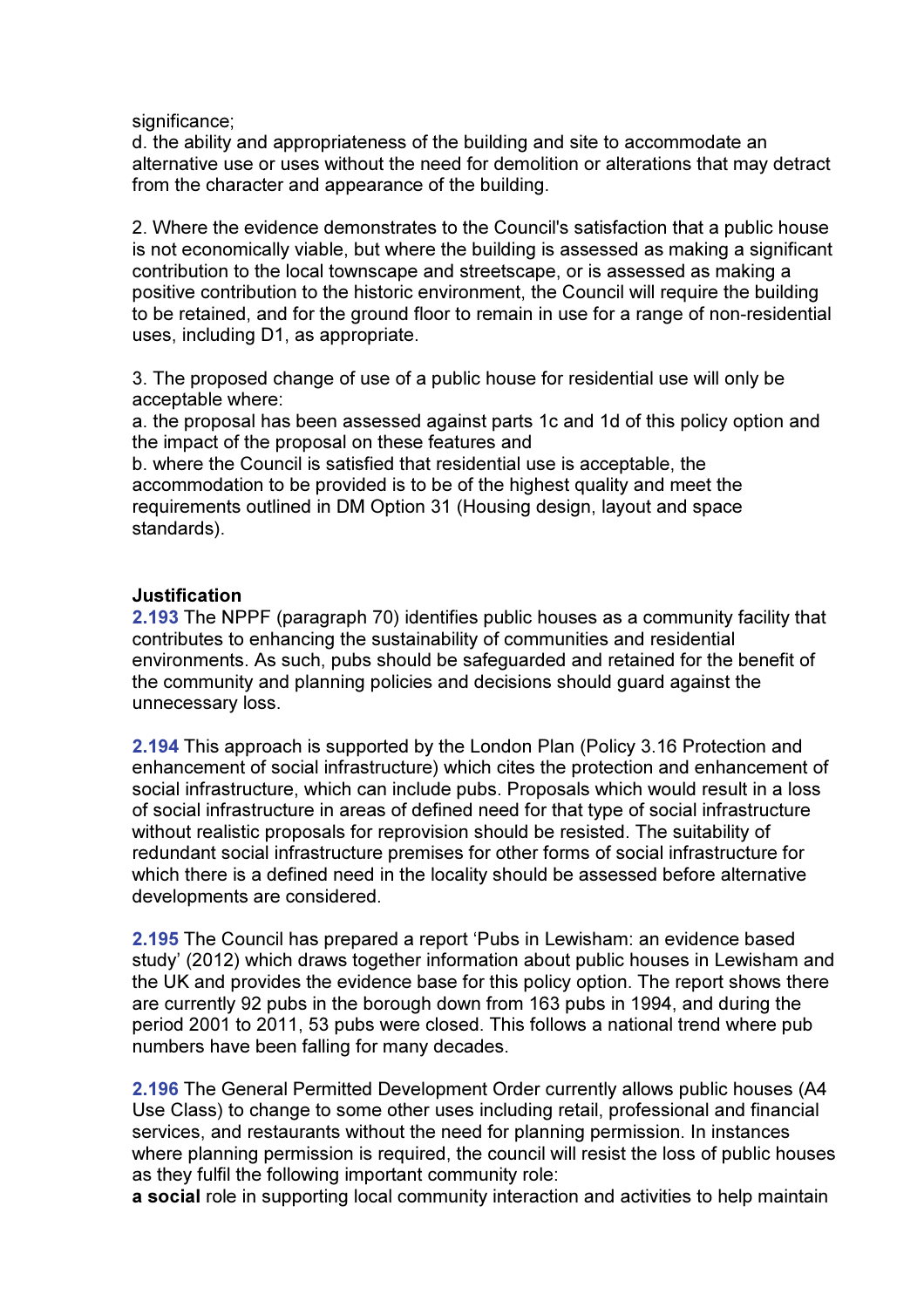sustainable neighbourhoods

an economic role in contributing to the vibrancy and vitality of shopping and commercial areas, and the vibrancy of residential areas contributing to a mix of land uses and

an environmental role in their intrinsic value to the cultural and historic heritage of local neighbourhoods.

### Viability report

2.197 In order to ensure that the Council can make a sound assessment when a change of use is proposed, applicants will be required to submit a viability report. This will need to include:

i. Evidence in the form of at least the last three trading years of audited accounts. ii. All reasonable efforts have been made to preserve the public house (including all diversification options explored) and evidence supplied to illustrate that it would not be economically viable to retain the building or site for its existing use class. Examples of the initiatives or proposals that could be explored are as follows: adding a kitchen and serving food, or improving the existing food offer making the pub, garden, food offer more 'family-friendly' providing events and entertainment such as quiz nights, amplified or non-amplified live music, comedy/cabaret nights hiring rooms out or otherwise providing a venue for local meetings, community groups, businesses, youth groups, children's day nurseries offering take-away food and off-licence services provision of bed & breakfast or other guest accommodation

sharing the premises with other businesses

altering opening hours. (This list is not exhaustive and not all ideas will apply to every public house).

iii. Details should also be provided of any changes to the public house in the period that corresponds with the trading information plus 1 year beforehand (so 4 years in total) that may have impacted on the business. For example:(17)

Did the opening hours alter so that the pub opened less often or less frequently? Were any facilities (e.g. kitchen, darts board, pool table etc) removed or regular events (e.g. quiz) cancelled?

Was space for meetings redeveloped or were any local groups told they could no longer use the space?

iv. The local planning authority will require evidence that demonstrates that the public house has been operated positively i.e. that it has not been run poorly in order to smooth the way for redevelopment. Applicants should be aware that local people/customers will provide anecdotal evidence in response to neighbourhood consultations on any planning application submission.

v. Any ancillary use associated with a public house, such as accommodation for staff or otherwise, will need to be assessed as part of the viability report.

### Marketing

2.198 The Council will require clear evidence of appropriate marketing to show a lack of demand for the pub. This will mean the submission of evidence showing the following:

i. Details of the company/person who carried out the marketing exercise.

ii. The marketing process should last for at least 36 months.

iii. The asking price should be pre-agreed in writing with the local planning authority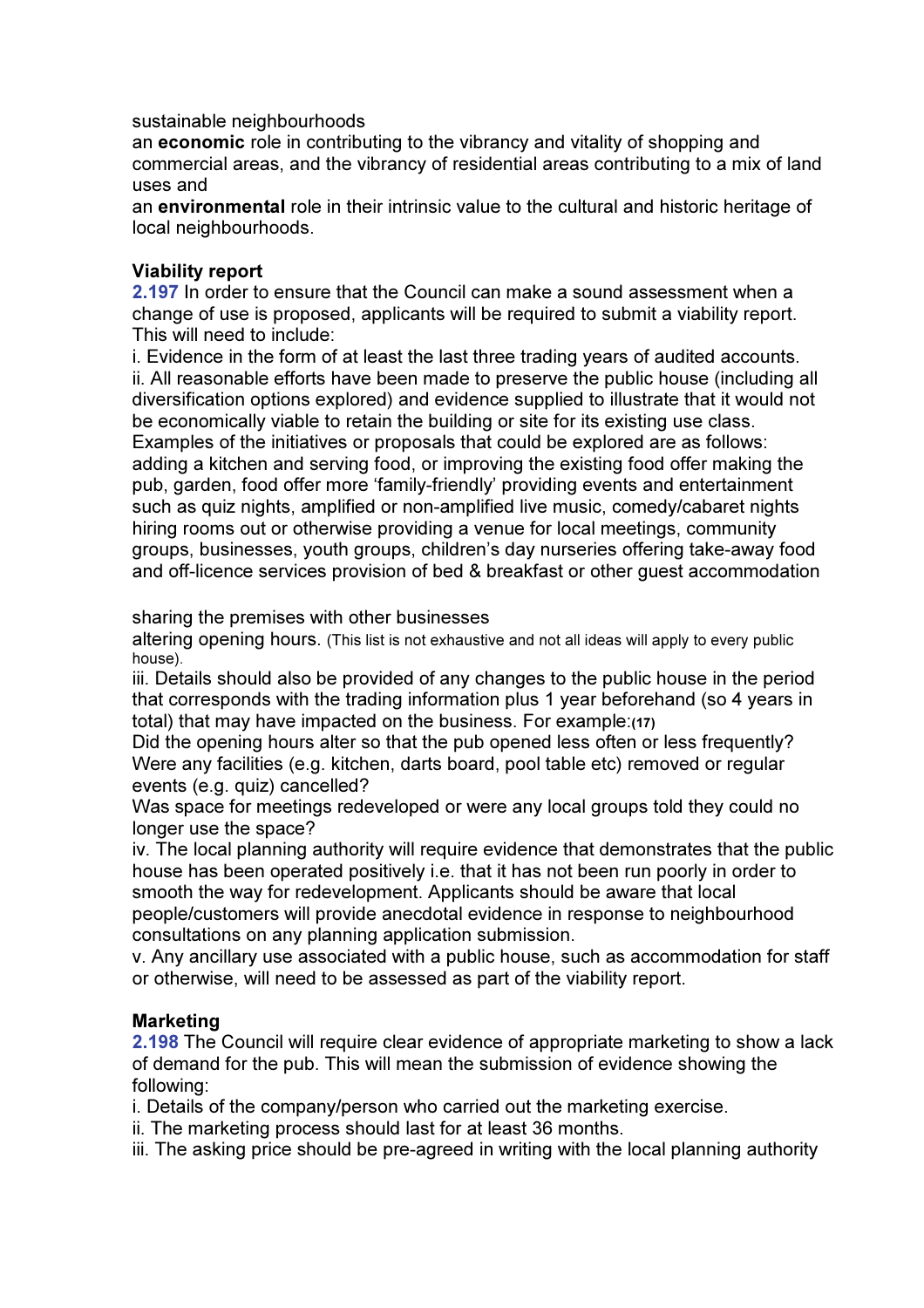following independent valuation (funded by the developer) by a professional RICS valuer with expertise in the licensed leisure sector and who is not engaged to market the property.(18)

iv. The marketing exercise should be sufficiently thorough and utilise all available forms of advertising media and therefore include as a minimum:(19)

a For Sale/For Rent signboard

adverts in the local press

adverts in appropriate trade magazines/journals

adverts on appropriate trade websites

adverts through both national and local estate agents (including their websites) and a targeted mail shot or email to an agreed list of potential purchasers.

Copies of all sales literature (and in the case of a signboard, dated photographs) will be required.

v. Both freehold and leasehold options should be made available without a 'tie' requiring the purchase of drinks through the vendor and without restrictive covenants that would otherwise prevent re-use as a public house such that other pub operators, breweries, local businesses or community groups wishing to take over the premises and trade it as a pub are not excluded.

17 This list is not exhaustive and the local planning authority may seek evidence through standard community

consultation procedures

18 The asking price(s) should be based on the valuation of the site as a trading pub without tie 19 Adverts should contain a similar amount of detail as a property listing in an estate agents

vi. Copies of all details of approaches and offers should be provided together with full reasons as to why any offer has not been accepted.

vii. As part of the community consultation exercise (see below), the public are to be informed about the marketing strategy and allowed the opportunity to put together their own bid.

viii. Any attempts to sell the business at a price which reflects its current use should relate to the business in its entirety, and not to parts of it.

### Local consultation and use of the public house by community and voluntary organisations

2.199 The use of pub space for community groups is a valued resource and evidence will be required demonstrating consultation has taken place with local community and voluntary organisations. The applicant will be required to carry out an assessment of the needs of the community for community facilities to show that the existing or former public house is no longer needed and that alternative provision is available in the area.

2.200 Where there is local need, this use should be retained or replaced within the building, unless an alternative approach can be identified and agreed. The retention of the ground floor for non-residential use will help maintain street activity and a mixed use neighbourhood.

2.201 The Council may also consider adding certain public houses to the Community Assets Register if the community support for their retention is significant.

### Townscape, streetscape and historic significance

2.202 The townscape, streetscape and heritage significance of the pub building will need to be assessed, where relevant.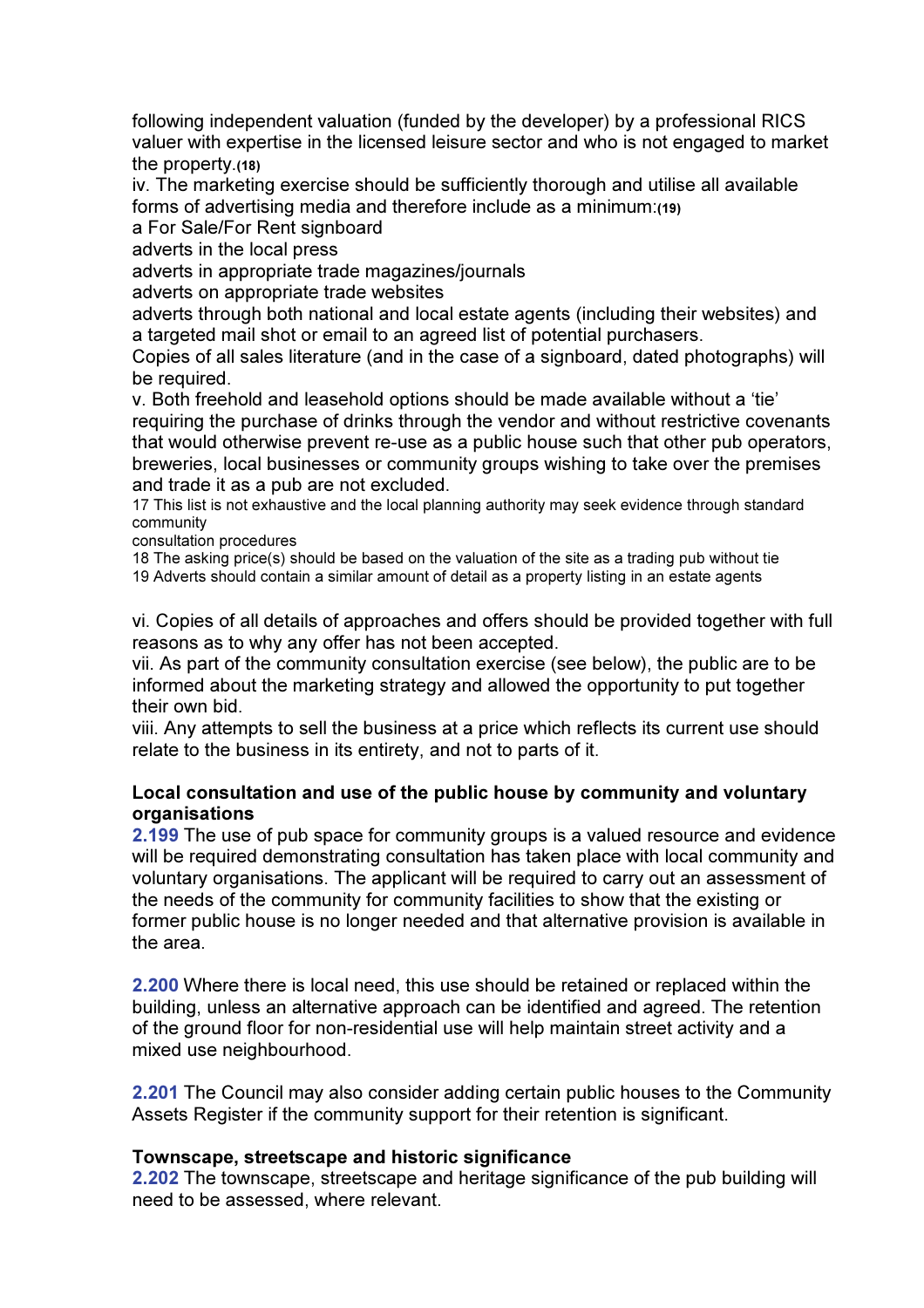2.203 This will mean submitting a report prepared by a suitably qualified professional, and where the heritage significance needs to be assessed, the submission of a heritage statement assessing the heritage values of the building as set out in English Heritage's Conservation Principles: Policies and Guidance (2008), including a townscape appraisal. This report should be undertaken by a suitably qualified conservation professional and assess the following:

i. The aesthetic merits of the building deriving from the quality of design, detailing, materials and craftsmanship, including its visual contribution to town- and streetscape of the area and any landmark qualities it may exhibit

ii. Any evidential value and significance the building may hold in terms of the development and social history of the area and its use.

iii. Any historical value the pub may hold by way of illustrating the intention of the builder or demonstrating aspects of use or social organisation; or association with an important organisation, patron, architect or historic event.

iv. Any commemorative or symbolic value the building may hold, or social value as a place that people perceive as a source of identity, distinctiveness, social interaction and coherence.

2.204 Where the building is deemed significant but the retention of the public house use is shown not to be economically viable, then the building itself or the identified significance will need to be retained. Where, after a full assessment, the Council considers a change of use appropriate, consideration will need to be given to DM Option 18 Shopfronts, where relevant.

#### Alternative uses

2.205 The Council will consider alternative uses for a public house only after the submission and assessment of the evidence and documentation outlined above. Non-residential institutions and assembly and leisure uses may be appropriate. The use of the building for residential use will need to provide the highest quality of accommodation.

2.206 The Council may consider the use of an Article 4 direction to protect a pub where the change of use or demolition of a pub would otherwise harm local amenity or the proper planning of the area.

# Alternative option/s 19

An alternative for this option could include:

- 1. Reducing the 36 month time period specified in 1a. to 24 months
- 2. Not requiring a viability report to justify the loss of a public house
- 3. Not requiring a building to be retained if loss of the A4 use is deemed acceptable

### What does the sustainability appraisal say?

2.207 The sustainability appraisal showed there may be minor positive impacts on population and human health through social inclusion and access to community infrastructure. There may also be minor positive impacts through the maintenance and enhancement of local townscapes and the promotion of employment opportunities in Lewisham. The policy option presents restrictions which may increase the cost of development leading to adverse effects on the local economy.